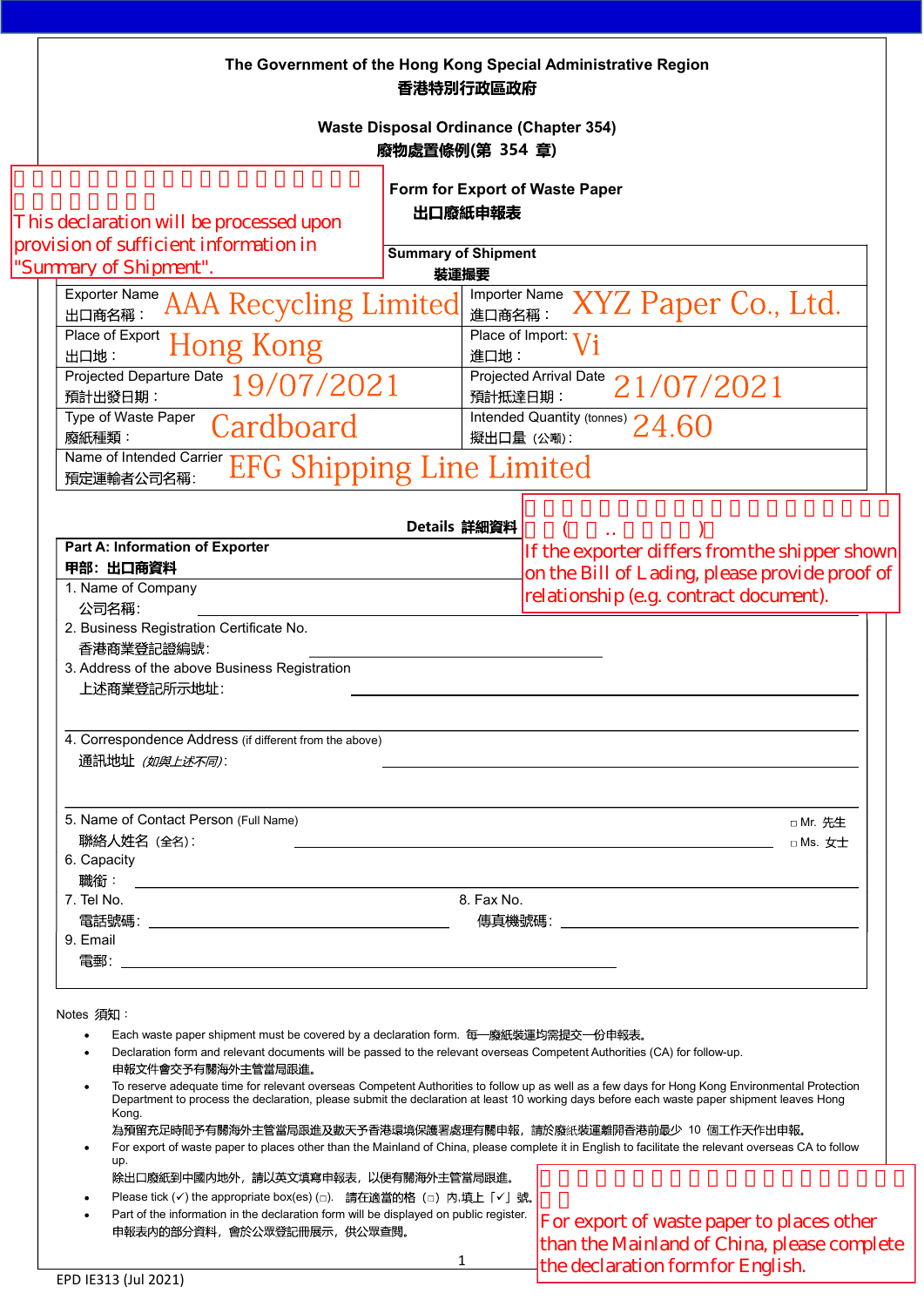| Part B: Information of Waste Paper Intended to be Exported                                                                                                   |                                      |                                                             |                         |              |  |
|--------------------------------------------------------------------------------------------------------------------------------------------------------------|--------------------------------------|-------------------------------------------------------------|-------------------------|--------------|--|
| 乙部: 擬出口廢紙資料                                                                                                                                                  |                                      |                                                             |                         |              |  |
| 10. Type of waste paper                                                                                                                                      |                                      |                                                             |                         |              |  |
| 廢紙種類:                                                                                                                                                        |                                      |                                                             |                         |              |  |
| Newspaper, Books and Magazines 報紙書刊<br>□                                                                                                                     |                                      |                                                             |                         |              |  |
| Office Paper 辦公室用紙<br>□                                                                                                                                      |                                      |                                                             |                         |              |  |
| Cardboard (Corrugated Fiberboard) 紙皮 (瓦通紙)<br>$\checkmark$                                                                                                   |                                      |                                                             |                         |              |  |
| Others, please specify type<br>□<br>其他,請列明種類:                                                                                                                |                                      |                                                             |                         |              |  |
|                                                                                                                                                              |                                      |                                                             |                         |              |  |
| 12. Place of Generation Hong Kong<br>11. Intended Quantity (tonnes) $24.60$                                                                                  |                                      |                                                             |                         |              |  |
| 擬出口量 (公噸):                                                                                                                                                   |                                      |                                                             |                         |              |  |
| 13. Waste Paper Generator(s) <sup>#</sup> AAA Recycling Limited (collected from local recyclers)                                                             |                                      |                                                             |                         |              |  |
| 14. Address(es) Lot 185, DD999, Lau Che Sun Chuen,<br>地址:                                                                                                    |                                      |                                                             |                         |              |  |
| Sheung Shui, N.T., Hong Kong                                                                                                                                 |                                      |                                                             |                         |              |  |
| $*$ If there are more than 1 waste paper generator, please use separate page(s).                                                                             |                                      |                                                             |                         |              |  |
| *如有多於1名廢紙產生者,請另加頁填寫。                                                                                                                                         |                                      |                                                             |                         |              |  |
| 15. Purpose of Export                                                                                                                                        |                                      |                                                             |                         |              |  |
| 出口目的:<br>□ Reprocessing 再加工                                                                                                                                  | ✔ Recycling 循環再造                     |                                                             | □ Recovery Operation 回收 |              |  |
| □ Reuse 再使用                                                                                                                                                  | □ Others (Please specify) 其他 (請列明) : |                                                             |                         | <b>To be</b> |  |
|                                                                                                                                                              | supplemented                         |                                                             |                         |              |  |
| <b>Part C: Shipment Information</b>                                                                                                                          |                                      | If Bill of Lading and Vessel No. can not be produced at the |                         |              |  |
| 丙部: 貨運資料                                                                                                                                                     |                                      | moment, please fill in "To be supplemented".                |                         |              |  |
| 16. Means of Transport                                                                                                                                       |                                      | 17. Vessel/Flight/Vehicle No. To be supplemented            |                         |              |  |
| 運送方式: √Sea 海運 □ Air 空運 □ Land 陸運                                                                                                                             |                                      |                                                             |                         |              |  |
| 18. Bill of Lading or Equivalent Document (e.g. Booking Form) No.<br>PSJD1234567                                                                             |                                      |                                                             |                         |              |  |
| 船務提單或同等文件 (例如: 訂艙單) 編號:                                                                                                                                      |                                      |                                                             |                         |              |  |
| 19. No. of Container (if applicable)<br>Unit                                                                                                                 |                                      | 20. Size of Container (if applicable)                       |                         |              |  |
| 貨櫃數目 (如適用):<br>個                                                                                                                                             |                                      | 貨櫃尺寸 (如適用):                                                 |                         |              |  |
| (Container no. to be provided on shipping document)                                                                                                          | $\Box$ 20 ft                         | $\sqrt{40}$ ft                                              | $\Box$ 40 HQ            |              |  |
| (請在船務文件提供貨櫃編號)                                                                                                                                               | □ Others 其他:                         |                                                             |                         |              |  |
| Hong Kong<br>21. Place of Export                                                                                                                             |                                      | Projected Departure Date                                    | 19/07/2021              |              |  |
| 出口地:<br>香港<br>22. First Transit                                                                                                                              | (Country/Area (City))                | 預計出發日期:<br><b>Projected Arrival Date</b>                    |                         | (dd/mm/yyyy) |  |
| 途經地 (一): ______________                                                                                                                                      | (國家 / 地區 (城市))                       | 預計抵達日期:                                                     |                         | (dd/mm/yyyy) |  |
| 23. Second Transit                                                                                                                                           | (Country/Area (City))                | Projected Arrival Date                                      |                         |              |  |
| 途經地 (二):                                                                                                                                                     | (國家 / 地區 (城市))                       | 預計抵達日期:                                                     |                         | (dd/mm/yyyy) |  |
| 24. Third Transit                                                                                                                                            | (Country/Area (City))                | Projected Arrival Date                                      |                         |              |  |
| <u> 途經地(三):_____________________________</u>                                                                                                                 | (國家 / 地區 (城市))                       | 預計抵達日期:                                                     |                         | (dd/mm/yyyy) |  |
| If there are more than 3 places of transit, please use separate page(s) to provide their locations and projected arrival dates.<br>如多於3個轉口地,請另加頁填寫地點及預計抵達日期。 |                                      |                                                             |                         |              |  |
| 25. Place of Import Vietnam (Hai Phong)                                                                                                                      | (Country/Area (City))                | Projected Arrival Date                                      |                         |              |  |
| 進口地:                                                                                                                                                         | (國家 / 地區 (城市))                       | 預計抵達日期:                                                     | 21/07/2021              | (dd/mm/yyyy) |  |
| Import Consent Obtained? 已獲得進口許可?                                                                                                                            |                                      |                                                             |                         |              |  |
| $\Box$ No $\bar{\mathcal{B}}$<br>$\checkmark$ Yes 是                                                                                                          | □ Not Applicable 不適用                 |                                                             |                         |              |  |
| 26. Name of Intended Carrier<br><b>EFG Shipping Line Limited</b><br>預定運輸者公司名稱:                                                                               |                                      |                                                             |                         |              |  |
| 27. Name of Contact Person (Full Name) WONG Siu Mei                                                                                                          |                                      |                                                             |                         | □ Mr. 先生     |  |
| 聯絡人姓名 (全名):                                                                                                                                                  |                                      |                                                             |                         | √Ms. 女士      |  |
| 28. Tel No.<br>2234 5678<br>電話號碼:                                                                                                                            | 29. Email<br>電郵:                     |                                                             | amywong@efgshipping.cxm |              |  |
| If there are more than one carrier, please use separate page(s).                                                                                             |                                      |                                                             |                         |              |  |
| 如有多於一名運輸者,請另加頁填寫                                                                                                                                             |                                      |                                                             |                         |              |  |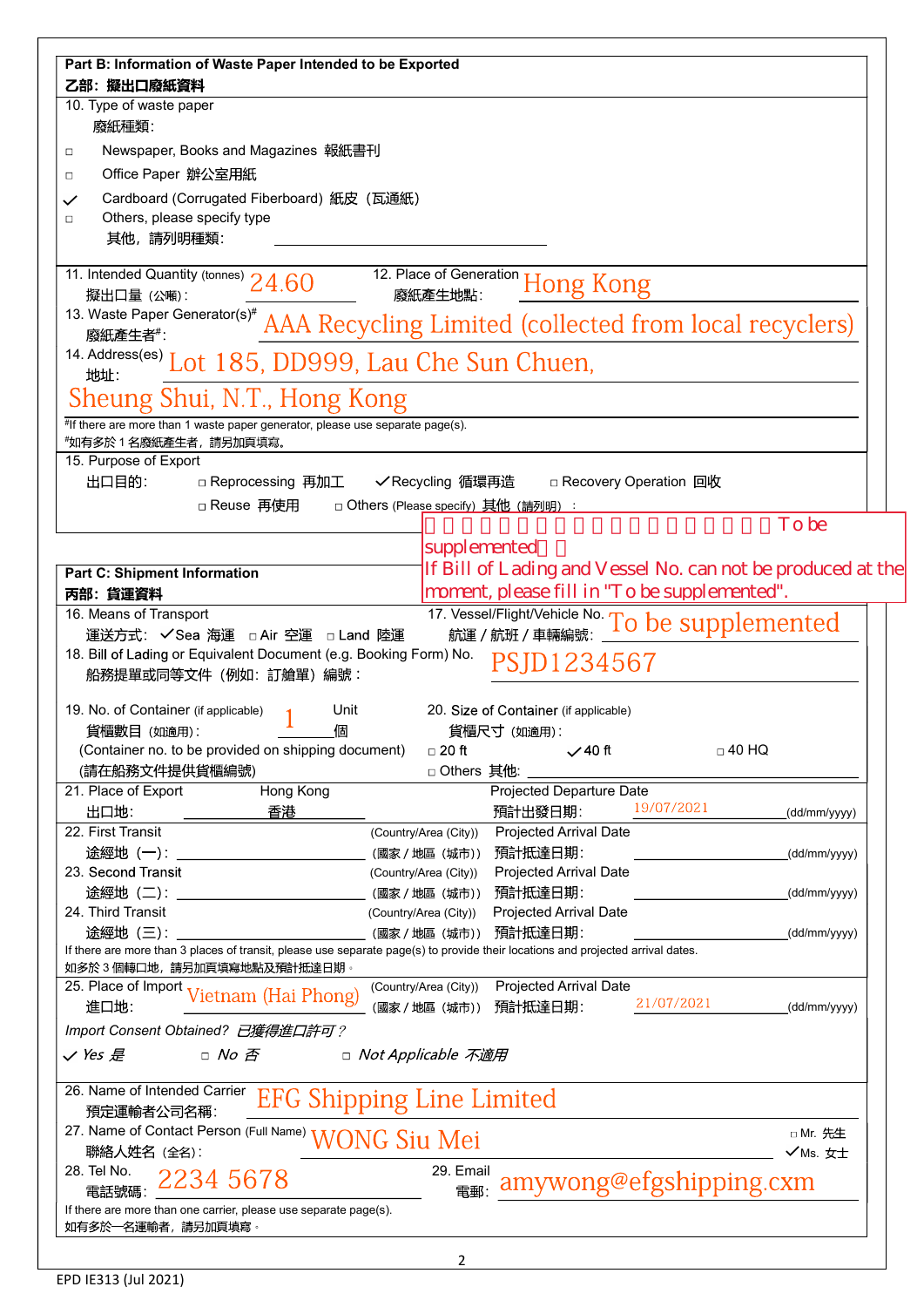| 30. Other Information (e.g. information about transfer operation at Public Cargo Working Area)<br>其他資料(例:在公眾貨物裝卸區的移運操作資料):<br>Bill of Lading, packing list and loading photos will be supplemented later.<br>There is other supplementary information, please<br>fill in this blank.                                                                                                                                  |  |  |  |  |  |
|-----------------------------------------------------------------------------------------------------------------------------------------------------------------------------------------------------------------------------------------------------------------------------------------------------------------------------------------------------------------------------------------------------------------------|--|--|--|--|--|
| Part D: Information of Recycling Facility at the Place of Import<br>丁部: 入口地循環再造設施資料                                                                                                                                                                                                                                                                                                                                   |  |  |  |  |  |
| Please fill in the company name of the recycling<br>31. Name of Recycling Facility XYZ Paper Co., Ltd.<br>facility (i.e. the waste paper recycling plant).                                                                                                                                                                                                                                                            |  |  |  |  |  |
| 循環再造設施名稱:<br>32. Facility Address<br>990-0080 4-23-7 Shindou, Matsubara, Tokyo, Japan<br>循環再造設施地址:                                                                                                                                                                                                                                                                                                                    |  |  |  |  |  |
| 33. Waste Processing Technique<br>廢物處理技術:<br>□ Conversion into Pulp 轉化成紙漿<br>✔Production of New Paper Products 製造新的紙製產品<br>□ De-inking 脫墨<br>□ Others (Please specify) 其他 (請列明) :<br>34. Treatment Capacity (tonnes per month) $5,000,00$<br> 處理量 (公噸 / 每月):<br>35. End Product<br>成品<br>□ Others (Please specify) 其他 (請列明) : _<br>36. Outlet of End Product (e.g. the Mainland of China) Vietnam<br>成品出路 (例: 中國内地) : |  |  |  |  |  |